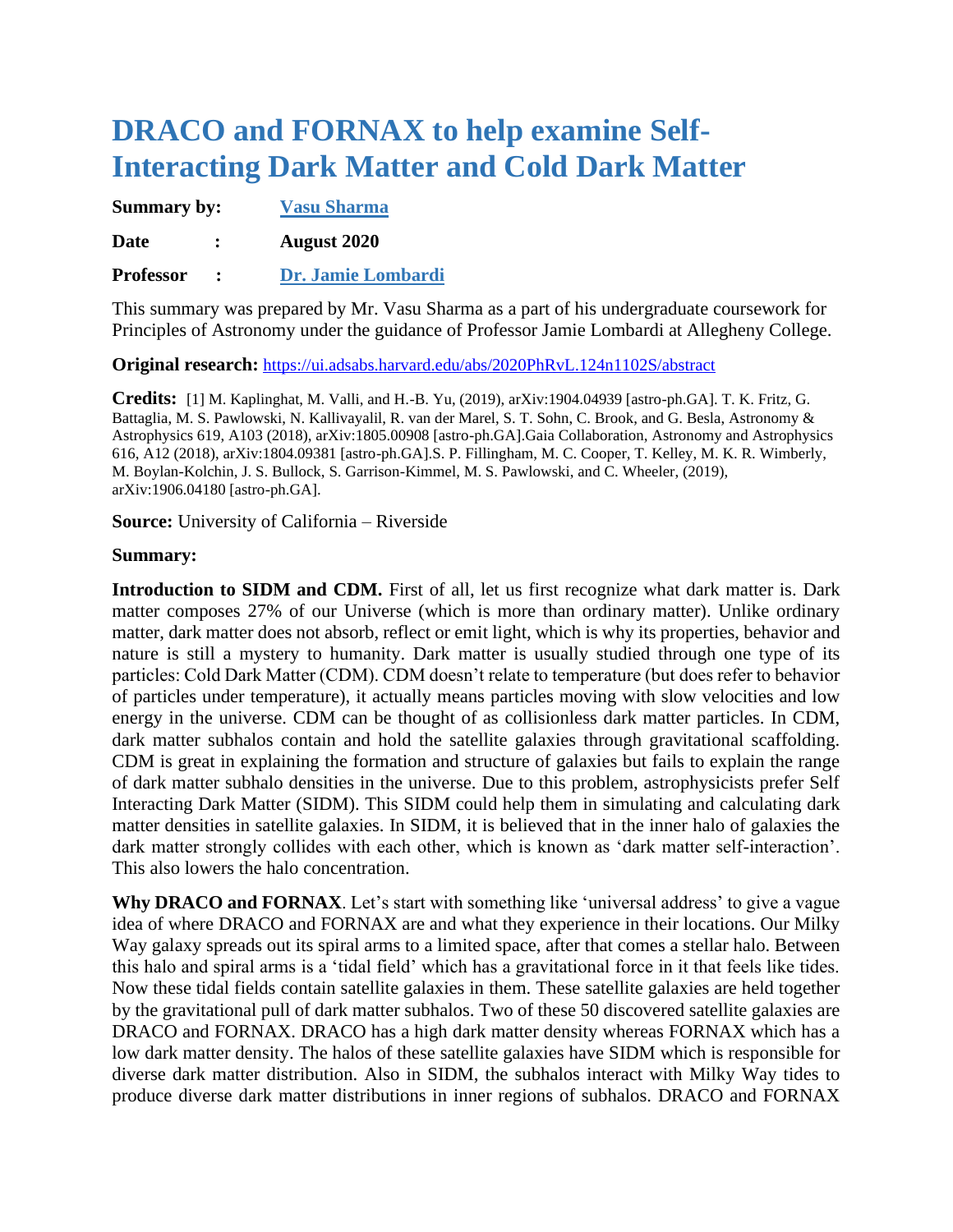stand to be the best candidates to help test dark matter theory because physicists believe that both of these represent opposite ends of the spectrum for how central the DM subhalos are. Also their extremes can be covered with SIDM simulations.

**Simulation.** In SIDM, the dark matter self-interaction and tidal interaction combine to produce interesting signs. 'Exotic dynamics' are being simulated by physicists when a SIDM subhalo alters in tidal fields. They further noted that SIDM subhalo can produce a high dark matter density, which can also explain the case of DRACO. SIDM predicts a core collapse. The core collapse of the satellite galaxy happens under the influence of gravitational force. Usually when the core is normal, its density is normal but when the core collapses under gravity it increases its density. (i) In the case of DRACO, high initial concentration leads to high dark matter density; for which increased dark matter mass needs to be distributed in the inner halo. For SIDM, core collapse only happens when the halo concentration is high (because timescale < 13.8 billion years). (ii) In the case of FORNAX, there must be low concentration subhalo, which leads to low density. So we may say that

- (i) DRACO dark matter density and halo concentration is high.
- (ii)FORNAX dark matter density and halo concentration is low.



 $[1]\overline{Fig 3}$ . The figure above matches with the results of the simulation. We can see a graph where the dark matter density (vertical/Y-axis) is given against distance (horizontal/X-axis). The units to measure the output from the graph for dark matter density is  ${Mo/(kpc)}^3$  and distance is {kpc}. The orange triangle, area and dashed curves represent profiles for DRACO, and the blue for FORNAX. The dashed curve shows initial